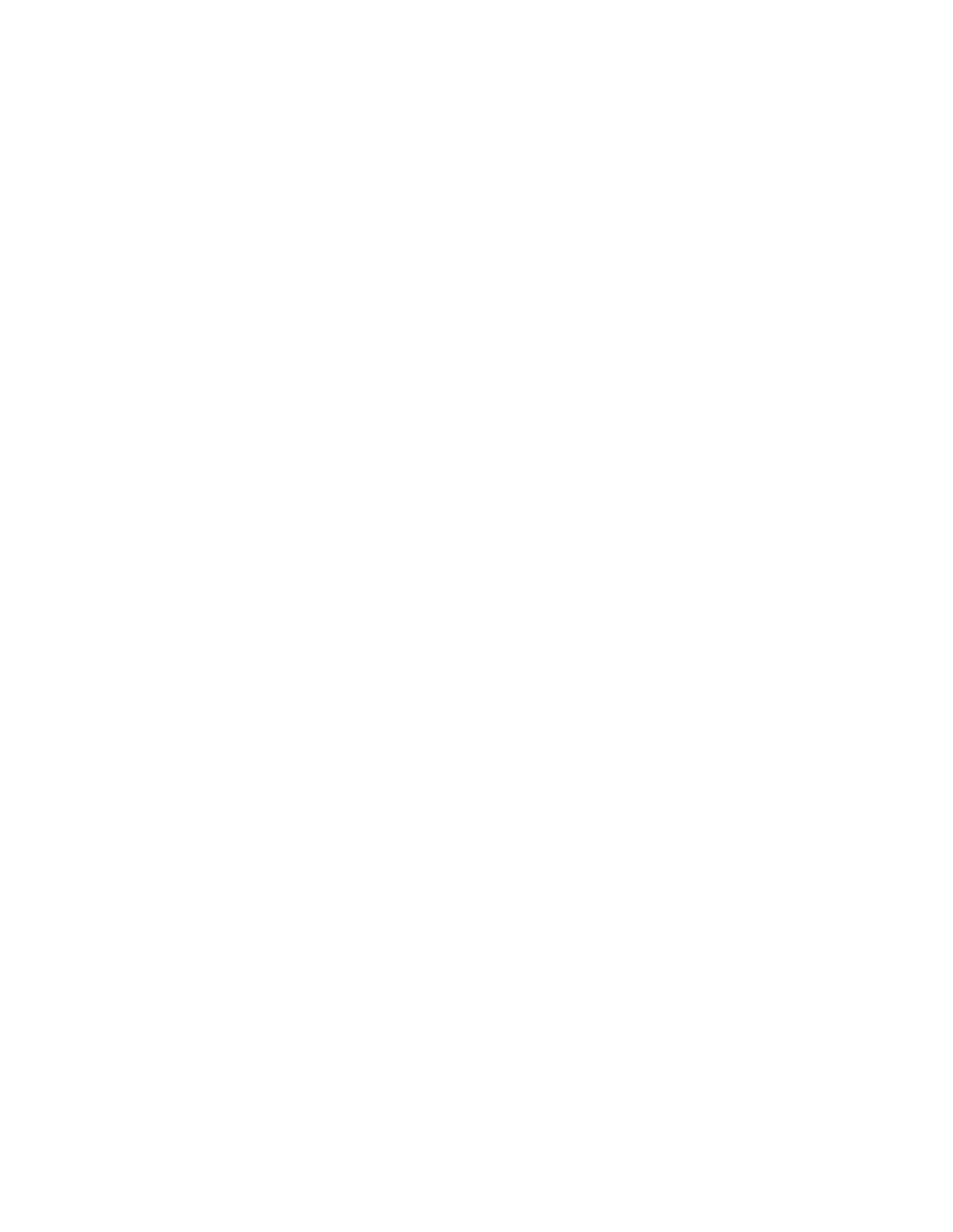## **PROJECT PREPARATORY TECHNICAL ASSISTANCE**

## **A. Justification**

1. A project preparatory technical assistance (PPTA) is required to ensure that (i) the expanded scope of the additional financing (AF) in geography, climate resilience, and disaster risk management (DRM), is well-defined; (ii) technical, social and environmental due diligence required by ADB and the Government is carried out; (iii) important lessons from the current project are taken into account; (iv) complementarities with other ADB projects in the Tonle Sap Basin are ensured; and (v) implementation of the AF is enhanced.

## **B. Major Outputs and Activities**

2. The PPTA consultants will: (i) prepare a guideline for selection of subprojects; (ii) prepare a preliminary list of subprojects including ten prioritized subprojects and two representative subprojects, and complete the feasibility studies (FS) of two representative infrastructure subprojects;<sup>1</sup> (iii) prepare a guideline and a rollout plan for agricultural and livelihoods practices that enhance climate resilience and disaster risk reduction (DRR), including a DRM training program; (iv) update financial management assessment of the executing agencies (EAs), and conduct financial sustainability assessment of the AF; (v) prepare the procurement capacity assessment of the EAs, and the economic analysis of the AF; and (vi) update the ADB Board processing documents including the report and recommendation of the President (RRP) and all of its linked and supplementary documents for circulation to the ADB Board of Directors for consideration. Where appropriate and available, the PPTA consultants will make use of satellite earth observation solutions to detail the design of the outputs.

3. The major outputs and activities are summarized in Table A3.1.

| <b>Major Activities</b>                                                                                                                                                                                                                 | <b>Major Outputs</b>                             | <b>Expected</b><br>completion<br>date |  |
|-----------------------------------------------------------------------------------------------------------------------------------------------------------------------------------------------------------------------------------------|--------------------------------------------------|---------------------------------------|--|
| <b>1.0 Safequard and Social Concerns</b>                                                                                                                                                                                                |                                                  |                                       |  |
| 1.1 Review and revise as necessary the environment assessment and<br>review framework (EARF), summary poverty reduction and social<br>strategy (SPRSS), gender action plan (GAP) and classification of<br>social safeguards and gender. | Updated EARF, SPRSS<br>and GAP                   | March 2017                            |  |
| 1.2 Prepare climate risk and vulnerability assessment.                                                                                                                                                                                  | Report completed                                 | March 2017                            |  |
| 2.0 Additional subproject identification, screening and prioritizing                                                                                                                                                                    |                                                  |                                       |  |
| 2.1 Together with EAs, finalize the list of AF communes                                                                                                                                                                                 | Final list<br>of<br>project<br>communes          | November<br>2016                      |  |
| 2.2 Prepare guideline for selection and design of subprojects,<br>incorporating climate resilience and disaster risk reduction criteria.                                                                                                | Subprojects<br>selection<br>and design guideline | November<br>2016                      |  |
| 2.3 Desktop screening of all subprojects submitted by the commune<br>councils to prepare a preliminary list of subprojects, and select at<br>least ten prioritized subprojects for field visit.                                         | Preliminary<br>list<br>of<br>subprojects         | January 2017                          |  |
| 2.4 Work with the EAs to select two representative subprojects and<br>prepare their feasibility studies (FS).                                                                                                                           | Feasibility studies of<br>two subprojects        | March 2017                            |  |
| 2.5 Carry out field inspection of ten subprojects mentioned in 2.3, and<br>representative subprojects mentioned in 2.4 to confirm selection.                                                                                            | Field report; 10<br>prioritized subprojects      | February<br>2017                      |  |
| 3.0 Climate resilient agricultural and livelihood practices                                                                                                                                                                             |                                                  |                                       |  |
| 3.1 Prepare guidelines and a roll-out plan to enhance climate resilience in<br>agricultural production practices, incorporating the use of climate<br>smart technologies in demonstration farms.                                        | Guidelines                                       | February<br>2017                      |  |

# **Table A3.1: Summary of Major Outputs and Activities**

 1 FS will be carried out on subprojects in the other provinces prior to investment in accordance with the requirements of a sector project. In addition, possibility of adding project readiness activities, including detailed engineering designs for improved climate change responsiveness, will be explored for selected subprojects.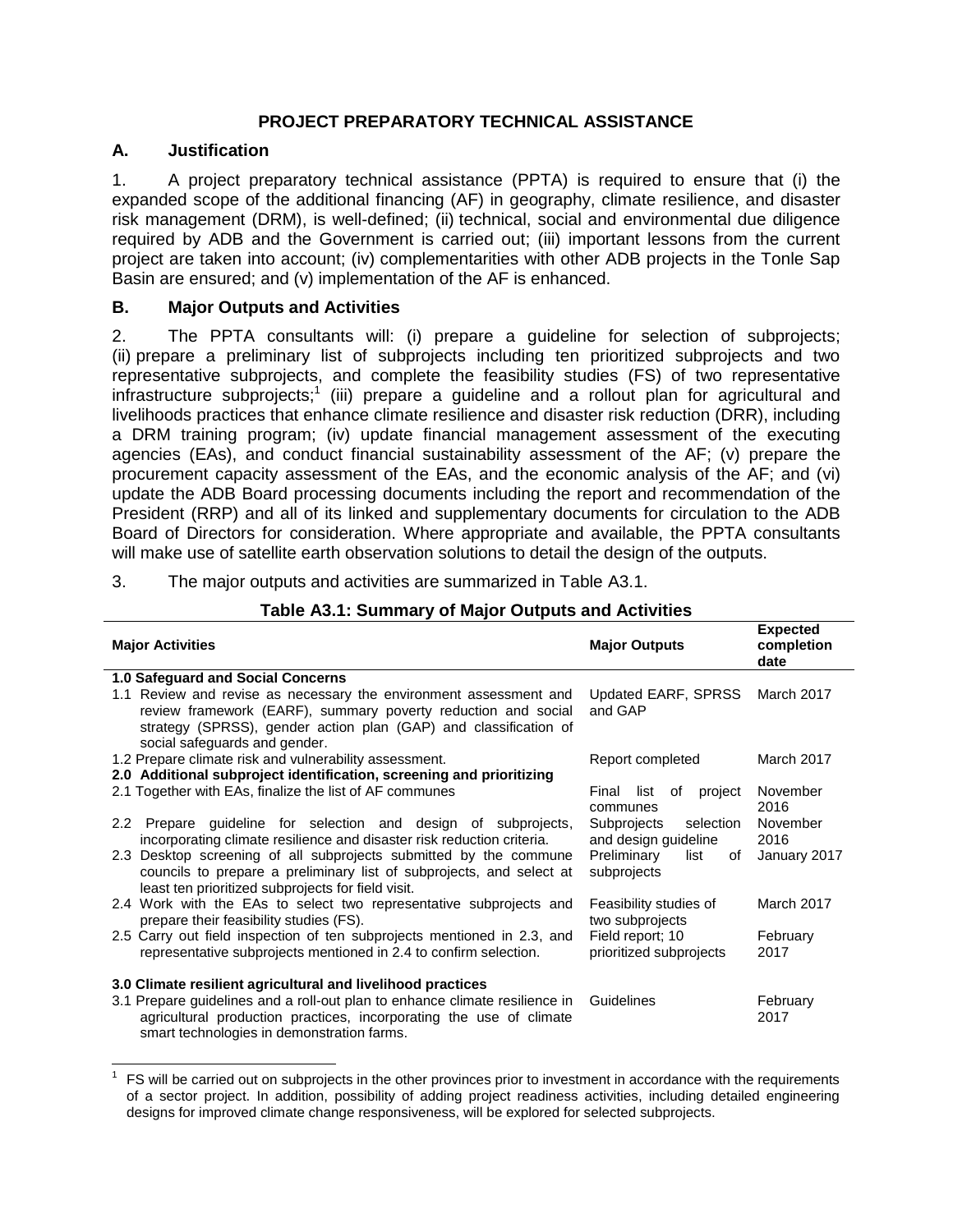| <b>Major Activities</b>                                                                                                             | <b>Major Outputs</b>                                             | <b>Expected</b><br>completion<br>date |
|-------------------------------------------------------------------------------------------------------------------------------------|------------------------------------------------------------------|---------------------------------------|
| 3.2 Prepare DRM training program.                                                                                                   | Training program                                                 | Mar 2017                              |
| 3.3 Prepare recommendations and a roll-out plan to improve livelihood                                                               | <b>Recommendations</b>                                           | March 2017                            |
| improvement group (LIG) network, and linkages between LIGs and                                                                      | incorporated in RRP                                              |                                       |
| demonstration farms and markets.                                                                                                    | and PAM                                                          |                                       |
| 4.0 Cost, Due Diligence and Document Revision                                                                                       |                                                                  |                                       |
| 4.1. Prepare cost estimates and financing plan for the AF component.                                                                | Cost tables and<br>financing plan                                | March 2017                            |
| 4.2 Complete economic analysis.                                                                                                     | Economic analysis                                                | March 2017                            |
| 4.3 Financial due diligence: prepare financial management assessment<br>and financial analysis/financial sustainability assessment. | Financial management<br>& financial sustainability<br>assessment | March 2017                            |
| 4.4 Update report and recommendation of the President (RRP) and all<br>linked documents for interdepartmental circulation.          | Updated<br>RRP<br>and<br>linked documents                        | April 2017                            |
| <b>5.0 Processing Support</b>                                                                                                       |                                                                  |                                       |
| 5.1 Provide intermittent assistance to project officer during loan Processing documents<br>processing.                              |                                                                  | September<br>2017                     |
| <sup>a</sup> The timing of the completion of outputs and activities is approximate.                                                 |                                                                  |                                       |

### **C. Cost Estimate and Proposed Financing Arrangement**

4. The PPTA is estimated to cost \$513,000 equivalent of which \$425,000 will be financed on a grant basis by ADB's Technical Assistance Special Fund (TASF-V) administered by ADB, with disbursements made according to ADB's Technical Assistance Disbursement Handbook (2010, as amended from time to time). The Government will provide counterpart support to the consulting team through the ongoing project resources in the form of counterpart staff and current project's consultants, provision of office space, communication facilities for consultants, local travels for counterpart staff, other in-kind contributions, consultation meetings, and workshops. Detailed information on Government's contribution can be found in the memorandum of understanding between ADB and the government dated 15 June 2016. External financing will not be pursued as the PPTA resources, complemented by the current project resources, are sufficient to carry out required tasks. The detailed cost estimate is presented in Table A3.2.

| <b>Item</b> |                                               | <b>Total cost</b> |
|-------------|-----------------------------------------------|-------------------|
| А.          | Asian Development Bank <sup>a</sup>           |                   |
|             | Consultants                                   |                   |
|             | a. Remuneration and per diem                  | 286.00            |
|             | International consultants (11 person-months)  | 242.00            |
|             | National consultants (11 person-months)       | 44.00             |
|             | International and local travel<br>b.          | 50.00             |
|             | Reports and communications<br>C.              | 10.00             |
| 2           | Workshops, training, seminars and conferences | 30.00             |
| 3.          | Contingencies                                 | 49.00             |
|             | Total                                         | 425.00            |

| Table A3.2: Cost Estimates and Financing Plan (\$'000) |  |
|--------------------------------------------------------|--|
|--------------------------------------------------------|--|

Note: The government will provide counterpart staff, office space, communication facilities for consultants and other in-kind contributions. The value of the in-kind government contribution is estimated at 17% of the total TA cost. <sup>a</sup> Financed by the Asian Development Bank's Technical Assistance Special Fund V. Source: ADB estimates.

#### **D. Consulting Services**

5. A total of 11.0 person-months (p-m) of international consulting services and 11.0 p-m of national consulting services inputs will be required. The consultants will be recruited using individual recruitment selection procedures and will be engaged on an intermittent basis by ADB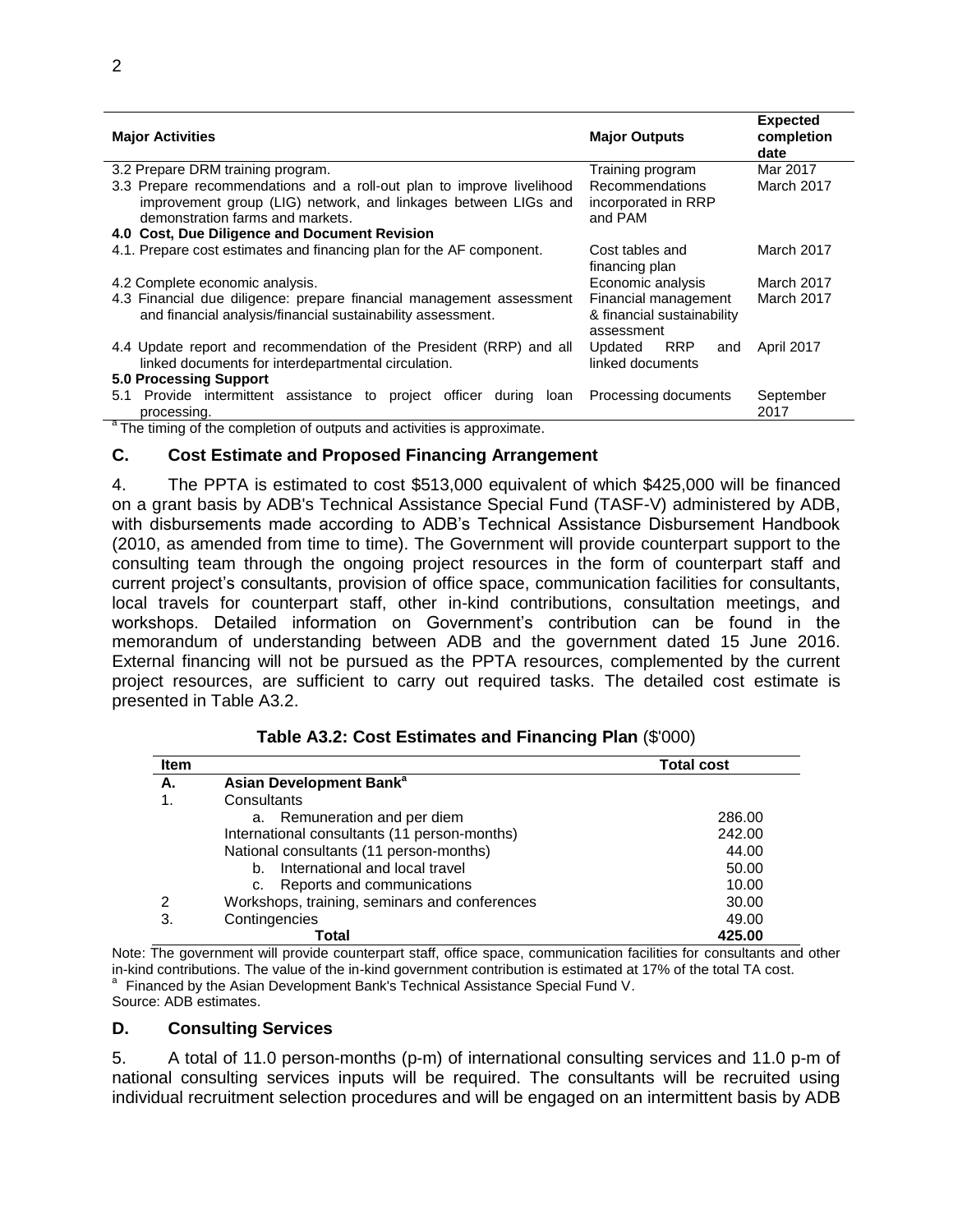in accordance with *ADB's Guidelines on the Use of Consultants* (2013, as amended from time to time). Table A3.3 presents the estimated consultant inputs and the terms of reference (TORs) for the PPTA consultants are described in paras. 6 to 11.

| <b>Positions</b>                                                         | <b>Person-Months Required</b> |
|--------------------------------------------------------------------------|-------------------------------|
| International                                                            | 11.00                         |
| 1. Team Leader/irrigation engineer                                       | 5.00                          |
| 2. Financial specialist (for financial due diligence and cost estimates) | 1.50                          |
| 3. Agriculture specialist                                                | 1.00                          |
| 4. Environment and climate change specialist                             | 2.00                          |
| Unallocated                                                              | 1.50                          |
| <b>National</b>                                                          | 11.00                         |
| 1. Deputy Team Leader/Agriculture specialist                             | 6.00                          |
| 2. Economist (for financial and economic analysis)                       | 5.00                          |

|  | Table A3.3: Summary of Consulting Services Requirement |  |  |  |
|--|--------------------------------------------------------|--|--|--|
|--|--------------------------------------------------------|--|--|--|

6. **International Team Leader/Irrigation Engineer (5.0 p-m).** Minimum qualifications: Undergraduate degree in engineering with at least 15 years' experience in designing and implementing rural infrastructure projects, especially irrigation, in developing countries including in Southeast Asia. Experience as team leader for ADB PPTAs is an asset. **Key outputs.**  Workplan and mobilization plan for PPTA team, final list of project communes, guidelines for selection and design of subprojects based on the current selection criteria for subprojects, technical audit on rural infrastructure subprojects by the National Committee for Sub-National Democratic Development Secretariat (NCDDS), incorporating climate resilience and DRR criteria to be provided by the environment and climate change specialist; preliminary list of subprojects, including two representative subprojects for feasibility studies during the PPTA and at least ten prioritized subprojects; feasibility studies of two representative subprojects<sup>2</sup>; RRP, revised project administration manual (PAM) (overall and procurement plan, master bidding documents, implementation plan and TORs for consultants of the AF); procurement classification; contribution to ADB Results Framework; risk assessment and risk management plan (procurement and implementation); and PPTA final reports.

7. **International Financial Specialist (1.5 p-m).** Minimum qualifications: (i) undergraduate degree in accounting, finance business or related field, (ii) professional certification (CA, CPA, CFA) and (iii) 10 years' relevant experience in financial due diligence in developing countries including in Southeast Asia. **Key outputs**. (i) Financial analysis/financial sustainability assessment of the Executing Agencies - Ministry of Agriculture, Forestry and Fisheries (MAFF) and NCDDS in accordance with ADB's requirements<sup>3</sup> as per the guidance provided at [http://www.adb.org/projects/operations/financial-management-resources;](http://www.adb.org/projects/operations/financial-management-resources) (ii) cost estimates and a financing plan; (iii) updated financial management assessment report; (iv) and RRP (financial management analysis and risk), PAM (financial management, financial reporting and auditing arrangements), and risk assessment and risk management plan (financial management).

8. **International Agriculture Specialist (1.0 p-m).** Minimum qualifications: Undergraduate degree in agriculture with 15 years' experience in designing and implementing agricultural development projects in developing countries including in Southeast Asia; at least 5 years' experience in climate-resilient agricultural practices. Experience in agribusiness for smallholders is an advantage. **Key outputs**. Guidelines to enhance climate resilience in agricultural production practices, incorporating the use of climate smart technologies in demonstration farms; recommendations to improve sustainability and operations of LIG network with a roll-out

**EXECTS 2000**<br><sup>2</sup> Some downstream activities may be expected, such as the preparation of detailed engineering design, bills of quantity, and bidding documents of two representative subprojects, subject to availability of additional resources.

<sup>&</sup>lt;sup>3</sup> ADB. 2014. Financial Management, Cost Estimates, Financial Analysis, and Financial Performance Indicators. Operations Manual. OMG2/BP. Manila.